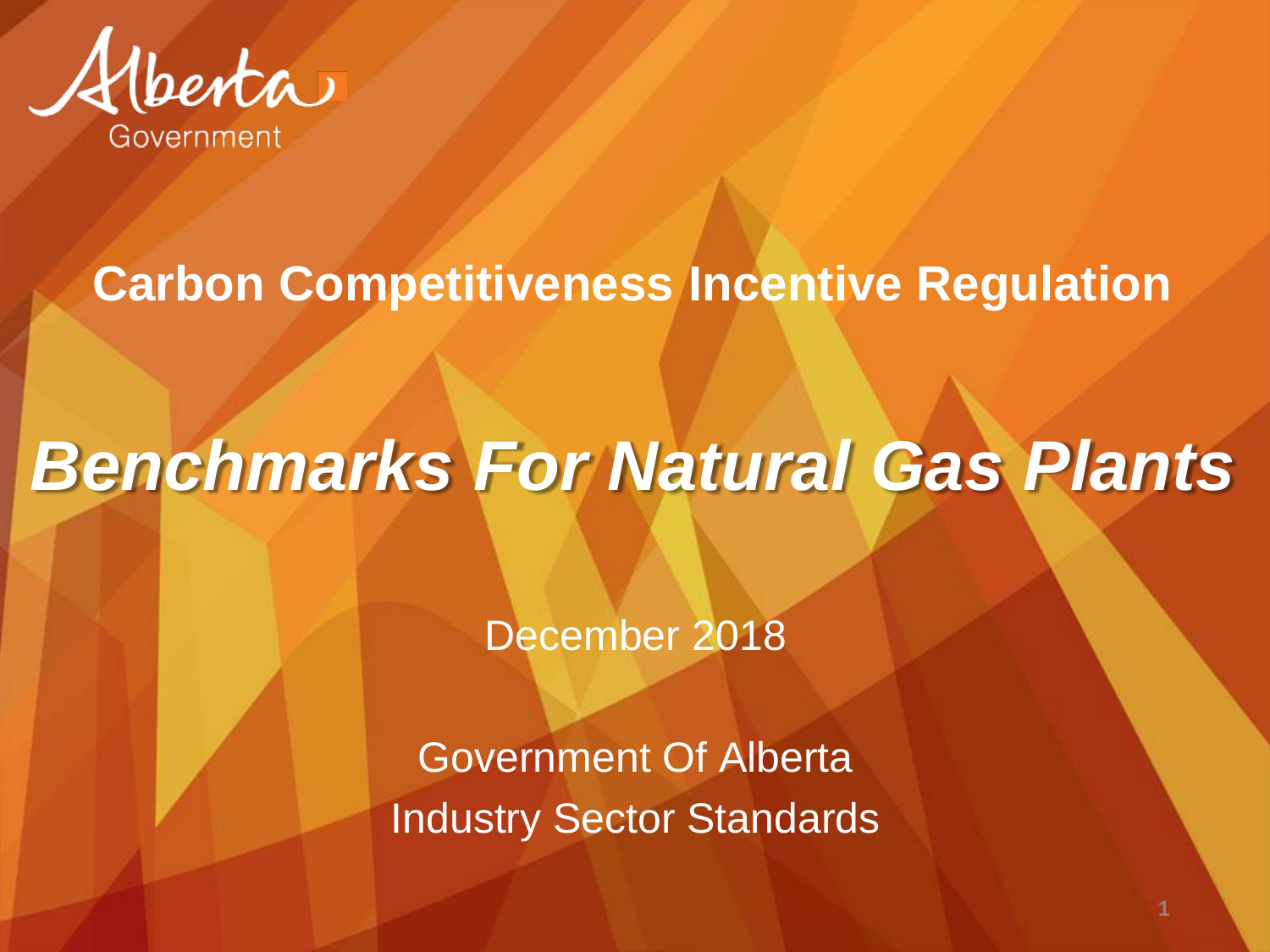#### **Overview**

- Background and Sector overview
- Benchmarking Data Collection
- Benchmarking Results
- Economic Analysis
- Final Gas Plants Benchmarks

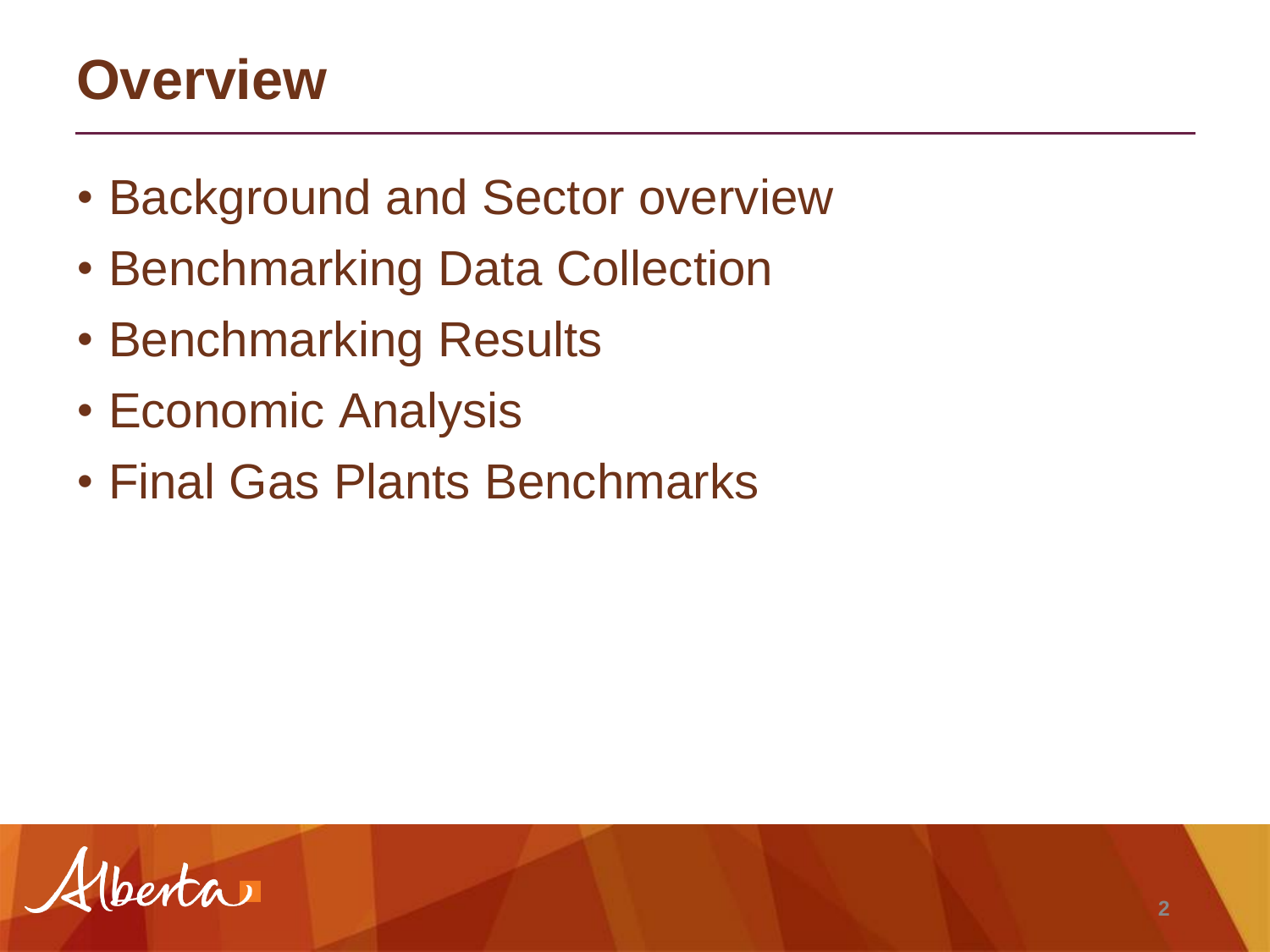#### **Sector Overview**

- Majority of facilities are not large final emitters (LFEs).
- 33 out of about 500 natural gas processors are LFEs and subject to carbon pricing (~25% of production).
- LFE facilities employ about 1400 people.
- Natural Gas Processing sub-sector emitted 14.7 MT CO2e in 2015
- Natural Gas LFE's emits approx. 6 MT of CO2e per year (4.4 % of LFE emissions**)**

Natural Gas Processing Sub-Sector Emissions (in Mt CO2e)



Natural Gas Processing Greenhouse Gas Emissions - by Gas Type



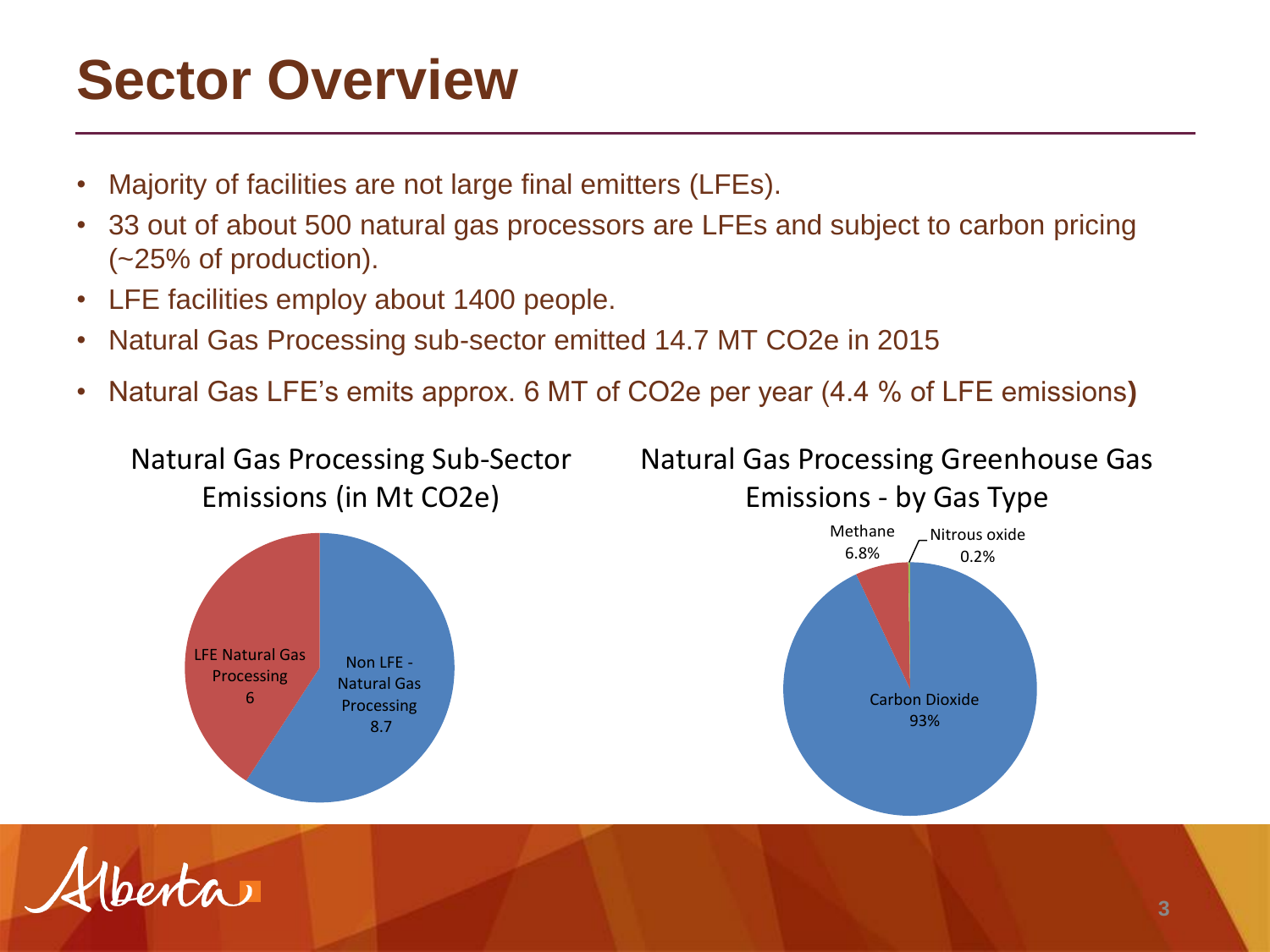## **Background**

- Up until the end of 2017, facilities were regulated under the Specified Gas Emitters Regulation.
	- Subject to facility-specific reduction targets.
- The CCIR came into effect on January 1, 2018.
	- Due to data constraints, interim facility-specific benchmarks were assigned until sector-based benchmarks could be developed.
- Alberta Climate Change Office (ACCO) collected data from industry throughout 2018, and developed sector-based benchmarks using a modular approach.
	- The new benchmarks were implemented in November 2018.

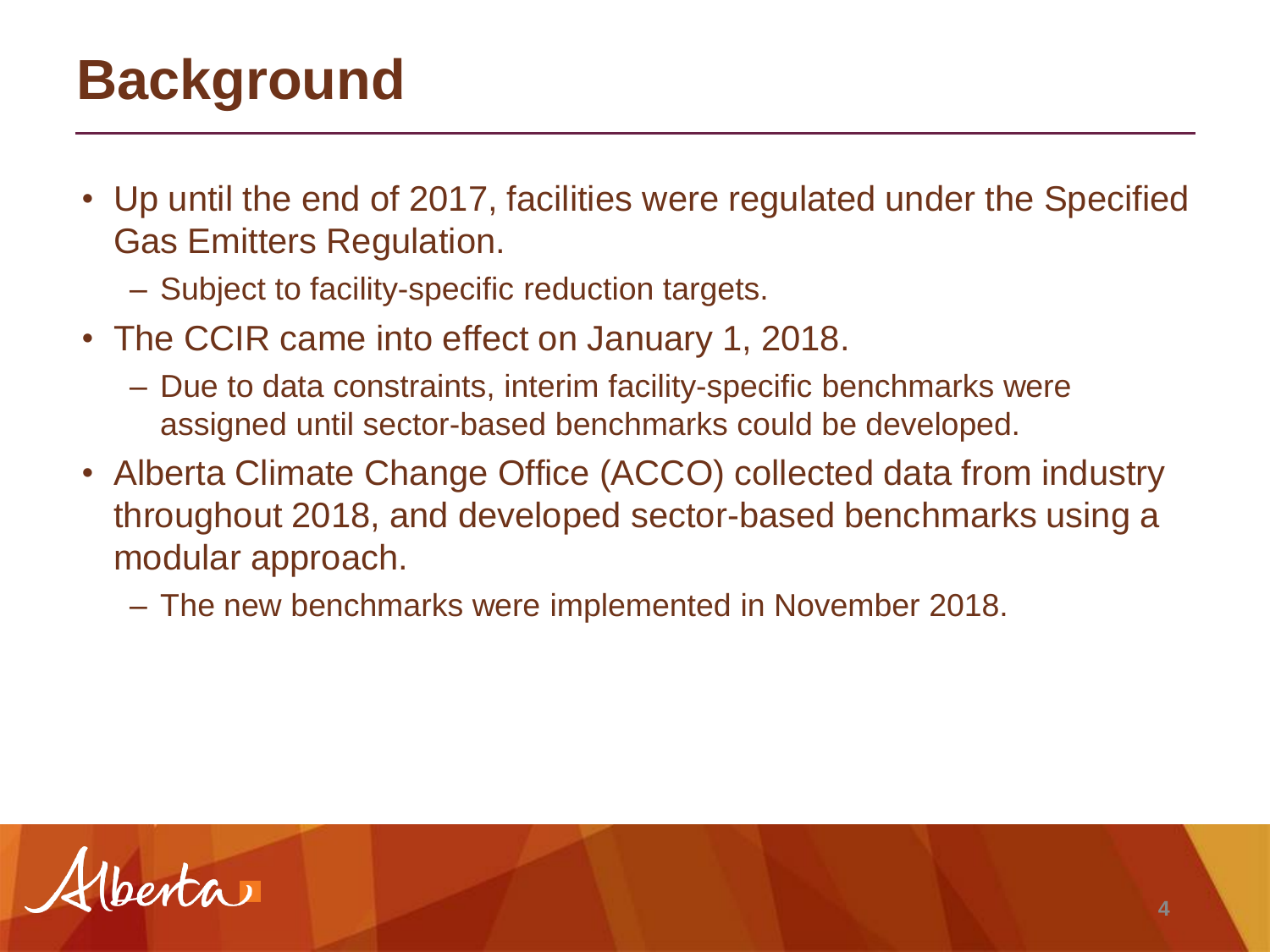## **Background**

- Natural gas processing facilities not covered under the CCIR are temporarily exempt from the Carbon Levy Regulation.
	- A significant number of natural gas facilities with emissions below the CCIR threshold of 100,000 tonnes of CO2e are expected to opt in to the CCIR when the carbon levy exemption ceases in 2023.
- There are no direct comparisons to a sector-based emissions intensity benchmark for natural gas processing in other Canadian jurisdictions.
	- In the European Union, facilities receive a fuel/heat facility-specific approach.
	- California has a single benchmark for conventional oil and gas, and one for natural gas liquids; however, there is no differentiation for complexity, as there is less variance among facilities.

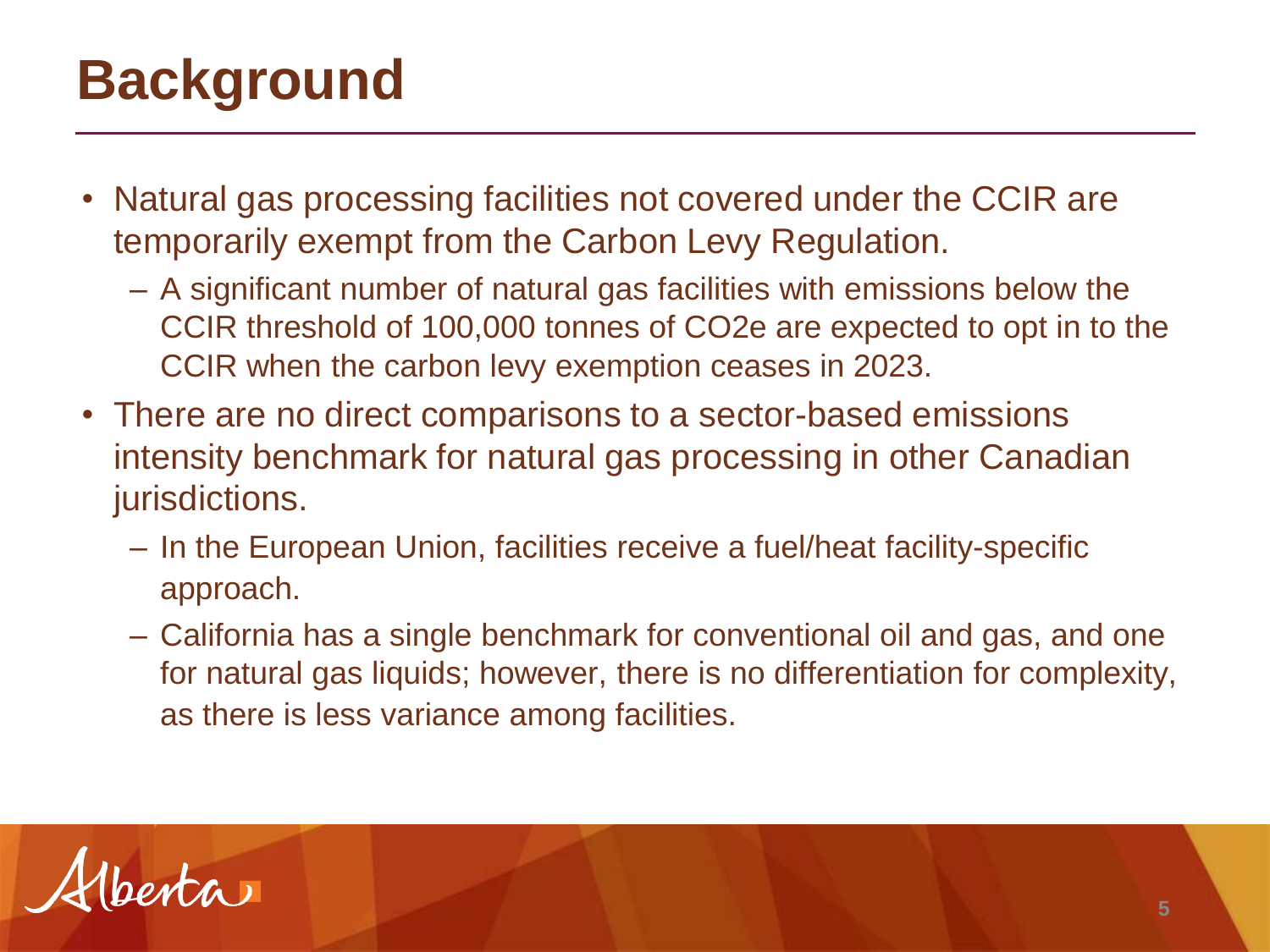## **Stakeholder Engagement**

- ACCO regularly consulted with the industry on both the facility level and through the sector's professional associations including CAPP (Canadian Association of Petroleum Producers)
	- CCIR engagement process in 2016/17.
	- December 2017 webinar introducing the CCIR to the oil and gas sector **General**
	- February 2018 gas plant-specific webinar, discussing interim benchmarks
	- October 2018 Meeting with CAPP on new benchmarks for gas plants
	- Various facility based individual meetings and conference calls throughout 2018
	- November 2018 Sector wide webinar on introduction of new benchmarks for gas plants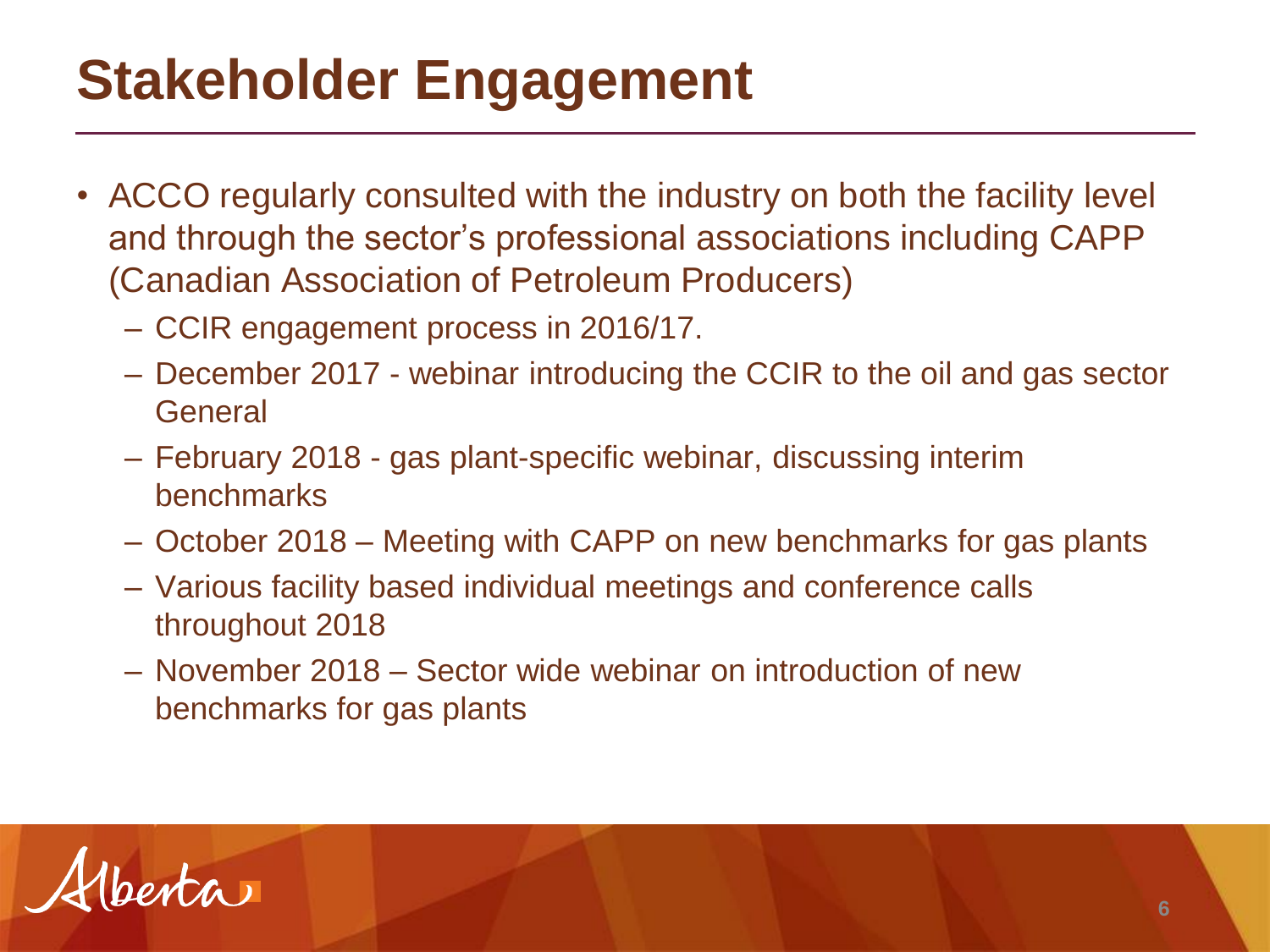

## **Benchmarking Data Collection**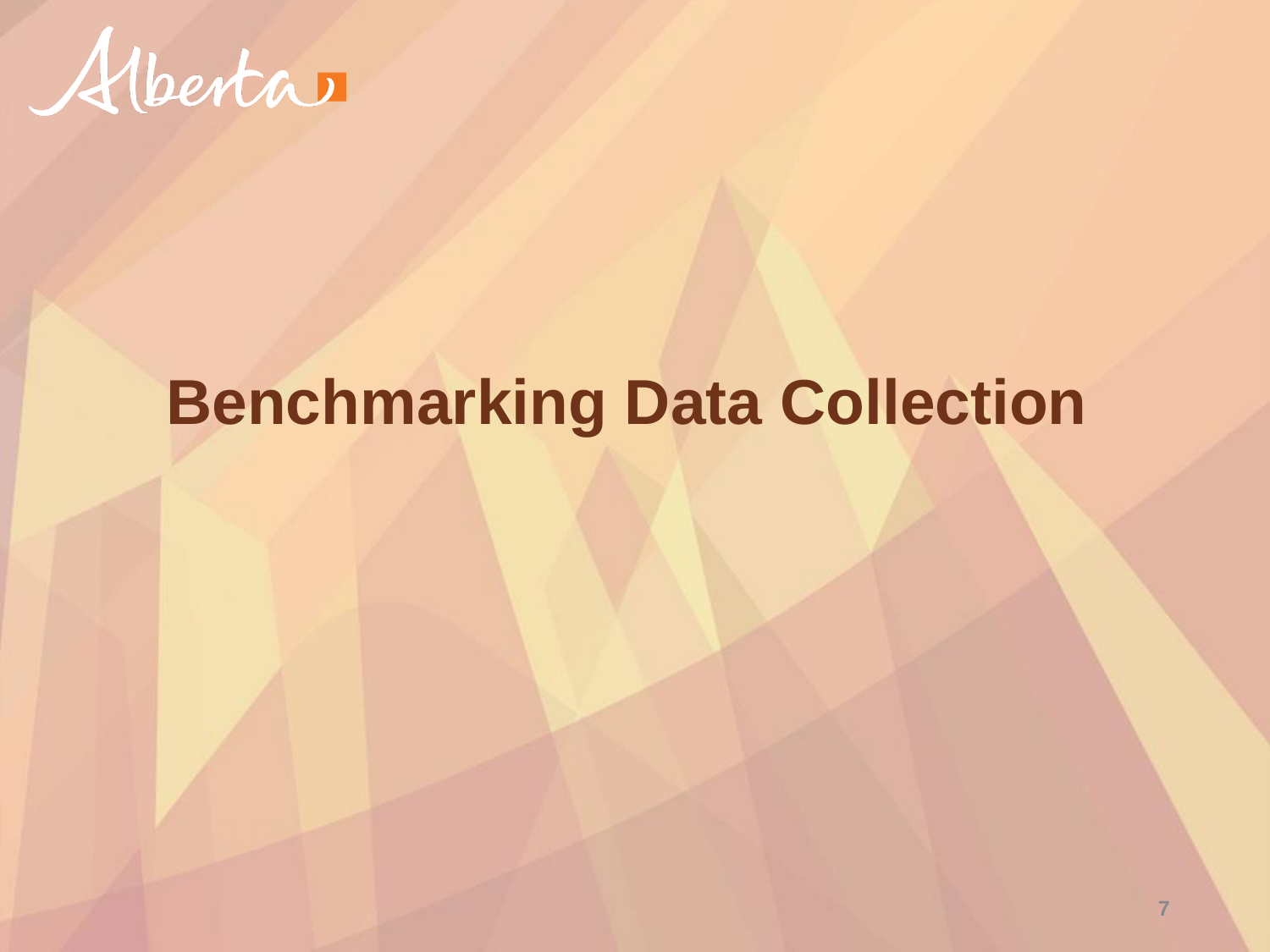### **Benchmarking Modules**

#### **Modules**

**Inlet Compression** 

**Dehydration** 

**Amine Sweetening** 

**Total Refrigeration** 

**Fractionation** 

**Stabilization** 

**Sales Compression** 

**Sulphur Plant** 

**Acid Gas Injection** 

**Ethane Extraction** 

**Cavern Storage** 

CO<sub>2</sub> Plant

Flaring, Venting, Fugitives, Other

**Formation CO2** 

**Co/Power Generation** 

- 29 LFE Gas Processing facilities voluntarily participated in the benchmarking exercise
- 15 Different modules were identified within Gas Processing facilities and production/emission data was collected for each.
- 13 modules are specific to an individual process
- 2 modules (*Formation CO2* and *Flaring, Venting, Fugitives, Other*) are general plant wide modules.
- Benchmarks have been calculated for 13 modules with the exception of *Co/Power Generation* (already exists as 0.37 tCO2e/MWh) and *Cavern Storage* (not enough facilities with this module to establish a benchmark).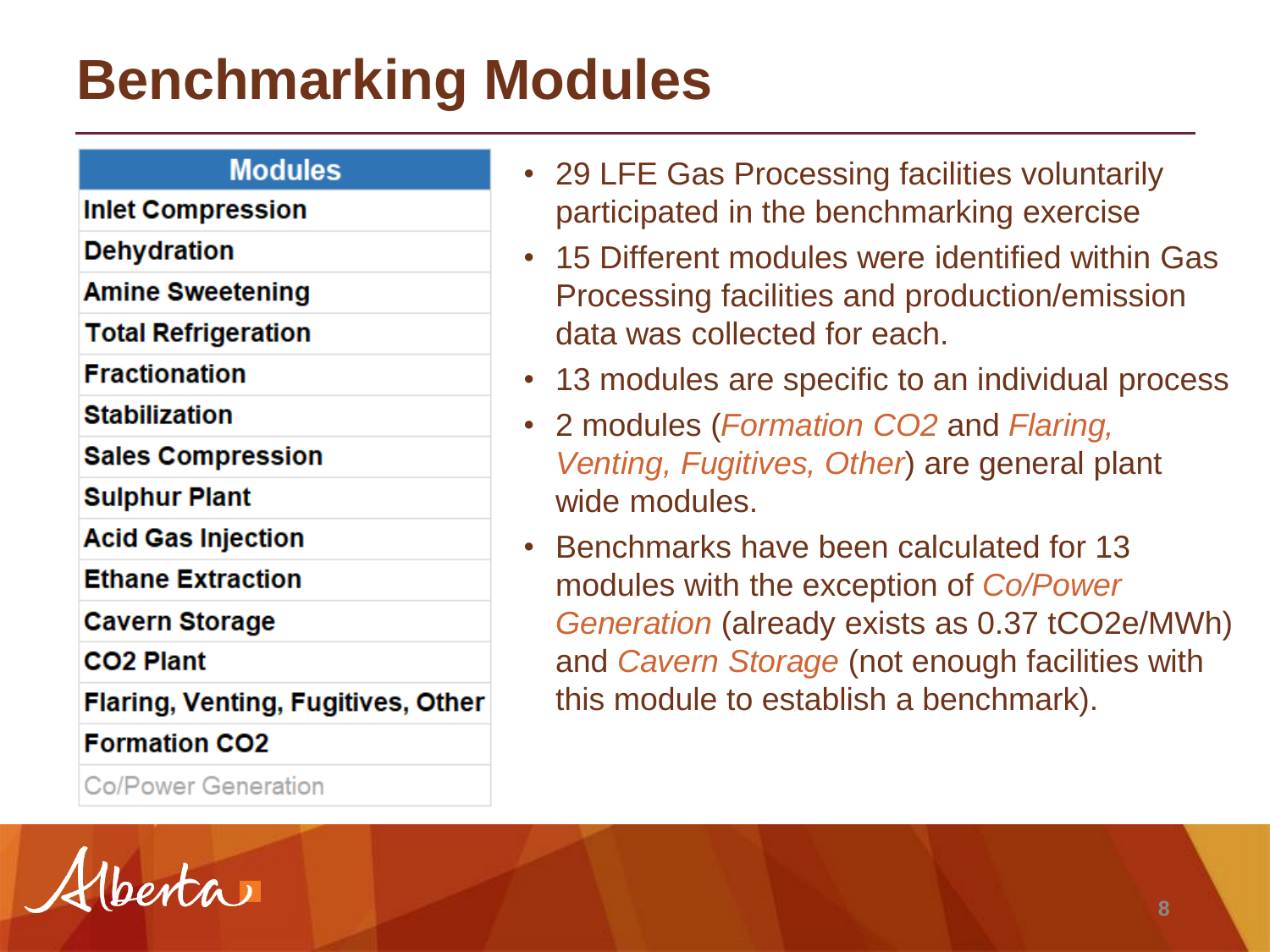#### **Distribution of Modules**

|                    | Inlet     |           | Amine     | <b>Total</b><br>Compression Dehydration Sweetening Refrigeration |           |           | <b>Sales</b><br>Fractionation Stabilization Compression Generation | <b>Co/Power</b> | <b>Sulphur</b><br>Plant | <b>Acid Gas</b><br>Injection | <b>Ethane</b><br><b>Extraction</b> | Cavern<br><b>Storage</b> | <b>CO2 Plant</b> | Flaring,<br>Venting,<br><b>Fugitives</b> | <b>Formation</b><br>CO <sub>2</sub> |
|--------------------|-----------|-----------|-----------|------------------------------------------------------------------|-----------|-----------|--------------------------------------------------------------------|-----------------|-------------------------|------------------------------|------------------------------------|--------------------------|------------------|------------------------------------------|-------------------------------------|
| <b>Facility 1</b>  | ۰         | ٠         | $\bullet$ | $\bullet$                                                        |           |           | $\bullet$                                                          |                 |                         | $\bullet$                    |                                    |                          |                  | ۰                                        | $\bullet$                           |
| <b>Facility 2</b>  | $\bullet$ | $\bullet$ | $\bullet$ | $\bullet$                                                        |           | $\bullet$ | $\bullet$                                                          | ۰               |                         | $\bullet$                    |                                    |                          |                  | ۰                                        | $\bullet$                           |
| <b>Facility 3</b>  | ۰         | ۰         | $\bullet$ | $\bullet$                                                        |           | $\bullet$ | $\bullet$                                                          | ٠               |                         | $\bullet$                    |                                    |                          |                  | ۰                                        |                                     |
| <b>Facility 4</b>  | ۰         | $\bullet$ | $\bullet$ | $\bullet$                                                        | ۰         | $\bullet$ | $\bullet$                                                          | $\bullet$       | $\bullet$               |                              |                                    |                          | $\bullet$        | ۰                                        | $\bullet$                           |
| <b>Facility 5</b>  | ۰         | $\bullet$ | $\bullet$ | $\bullet$                                                        |           | $\bullet$ | $\bullet$                                                          |                 | ٠                       |                              |                                    |                          |                  | ۰                                        | ۰                                   |
| <b>Facility 6</b>  | ۰         | ٠         |           |                                                                  |           |           |                                                                    |                 |                         |                              |                                    |                          |                  | ۰                                        |                                     |
| <b>Facility 7</b>  | ٠         | ۰         | $\bullet$ | $\bullet$                                                        |           |           | $\bullet$                                                          |                 |                         |                              |                                    |                          |                  | ۰                                        | ٠                                   |
| <b>Facility 8</b>  | ۰         | ٠         | $\bullet$ | $\bullet$                                                        |           | $\bullet$ | $\bullet$                                                          |                 | $\bullet$               | $\bullet$                    |                                    |                          |                  | ۰                                        | $\bullet$                           |
| <b>Facility 9</b>  | $\bullet$ | $\bullet$ |           | $\bullet$                                                        |           | $\bullet$ | $\bullet$                                                          |                 |                         |                              |                                    |                          |                  | ۰                                        |                                     |
| <b>Facility 10</b> |           |           |           |                                                                  | ۰         |           |                                                                    |                 |                         |                              |                                    |                          |                  | ۰                                        |                                     |
| <b>Facility 11</b> |           |           |           |                                                                  |           |           | $\bullet$                                                          |                 |                         |                              | ۰                                  |                          |                  | ۰                                        | ٠                                   |
| <b>Facility 12</b> | ٠         | $\bullet$ | $\bullet$ | ٠                                                                | ۰         | $\bullet$ |                                                                    |                 |                         | $\bullet$                    |                                    |                          |                  | ۰                                        | ۰                                   |
| <b>Facility 13</b> | $\bullet$ | $\bullet$ | $\bullet$ | $\bullet$                                                        | $\bullet$ | $\bullet$ |                                                                    |                 | $\bullet$               |                              |                                    |                          |                  | ۰                                        | $\bullet$                           |
| <b>Facility 14</b> | ٠         | $\bullet$ | $\bullet$ | $\bullet$                                                        | ۰         | $\bullet$ | $\bullet$                                                          | ٠               | $\bullet$               |                              |                                    |                          | $\bullet$        | ۰                                        | $\bullet$                           |
| <b>Facility 15</b> | ٠         | $\bullet$ | $\bullet$ | ٠                                                                |           | $\bullet$ | $\bullet$                                                          |                 | ٠                       |                              |                                    |                          |                  | ۰                                        | $\bullet$                           |
| <b>Facility 16</b> | $\bullet$ | $\bullet$ | $\bullet$ | $\bullet$                                                        | $\bullet$ | $\bullet$ |                                                                    |                 | ٠                       |                              |                                    |                          |                  | ۰                                        | ٠                                   |
| <b>Facility 17</b> | $\bullet$ | ٠         | $\bullet$ | $\bullet$                                                        |           | $\bullet$ | $\bullet$                                                          | ۰               |                         |                              |                                    |                          |                  | ۰                                        | ۰                                   |
| <b>Facility 18</b> | $\bullet$ | $\bullet$ |           | $\bullet$                                                        |           | $\bullet$ | $\bullet$                                                          | ۰               |                         |                              |                                    |                          |                  | ٠                                        | $\bullet$                           |
| <b>Facility 19</b> |           | $\bullet$ |           | $\bullet$                                                        |           |           | $\bullet$                                                          |                 |                         |                              |                                    |                          |                  | ۰                                        | ۰                                   |
| <b>Facility 20</b> | $\bullet$ | $\bullet$ |           | $\bullet$                                                        |           | $\bullet$ | $\bullet$                                                          |                 |                         |                              |                                    |                          |                  | ۰                                        |                                     |
| <b>Facility 21</b> |           |           |           |                                                                  | ۰         |           | $\bullet$                                                          |                 |                         |                              | ۰                                  |                          |                  | ۰                                        | ٠                                   |
| <b>Facility 22</b> |           |           | $\bullet$ |                                                                  | $\bullet$ |           |                                                                    |                 |                         |                              |                                    | $\bullet$                |                  | ۰                                        |                                     |
| <b>Facility 23</b> | ۰         | $\bullet$ | $\bullet$ | $\bullet$                                                        |           | $\bullet$ |                                                                    | ۰               | $\bullet$               |                              |                                    |                          |                  | ۰                                        | ۰                                   |
| <b>Facility 24</b> |           | $\bullet$ | $\bullet$ | $\bullet$                                                        |           | ۰         | $\bullet$                                                          |                 | $\bullet$               |                              |                                    |                          |                  | ۰                                        | $\bullet$                           |
| <b>Facility 25</b> | ٠         | $\bullet$ | $\bullet$ | $\bullet$                                                        | ۰         | $\bullet$ | $\bullet$                                                          |                 | ۰                       |                              |                                    |                          |                  | ۰                                        | ۰                                   |
| <b>Facility 26</b> | $\bullet$ | $\bullet$ |           |                                                                  |           | ۰         |                                                                    | ٠               |                         |                              |                                    |                          |                  | ۰                                        |                                     |
| <b>Facility 27</b> |           | ٠         | $\bullet$ | ٠                                                                |           | $\bullet$ |                                                                    |                 | $\bullet$               |                              |                                    |                          |                  | ۰                                        | ۰                                   |
| <b>Facility 28</b> | ٠         | ٠         | $\bullet$ | $\bullet$                                                        | ۰         | $\bullet$ | ٠                                                                  |                 | $\bullet$               |                              |                                    |                          |                  | ٠                                        |                                     |
| <b>Facility 29</b> |           | ٠         | ٠         | ۰                                                                | ٠         | ۰         | ٠                                                                  |                 | ٠                       |                              |                                    |                          |                  | ٠                                        | ٠                                   |

Alberta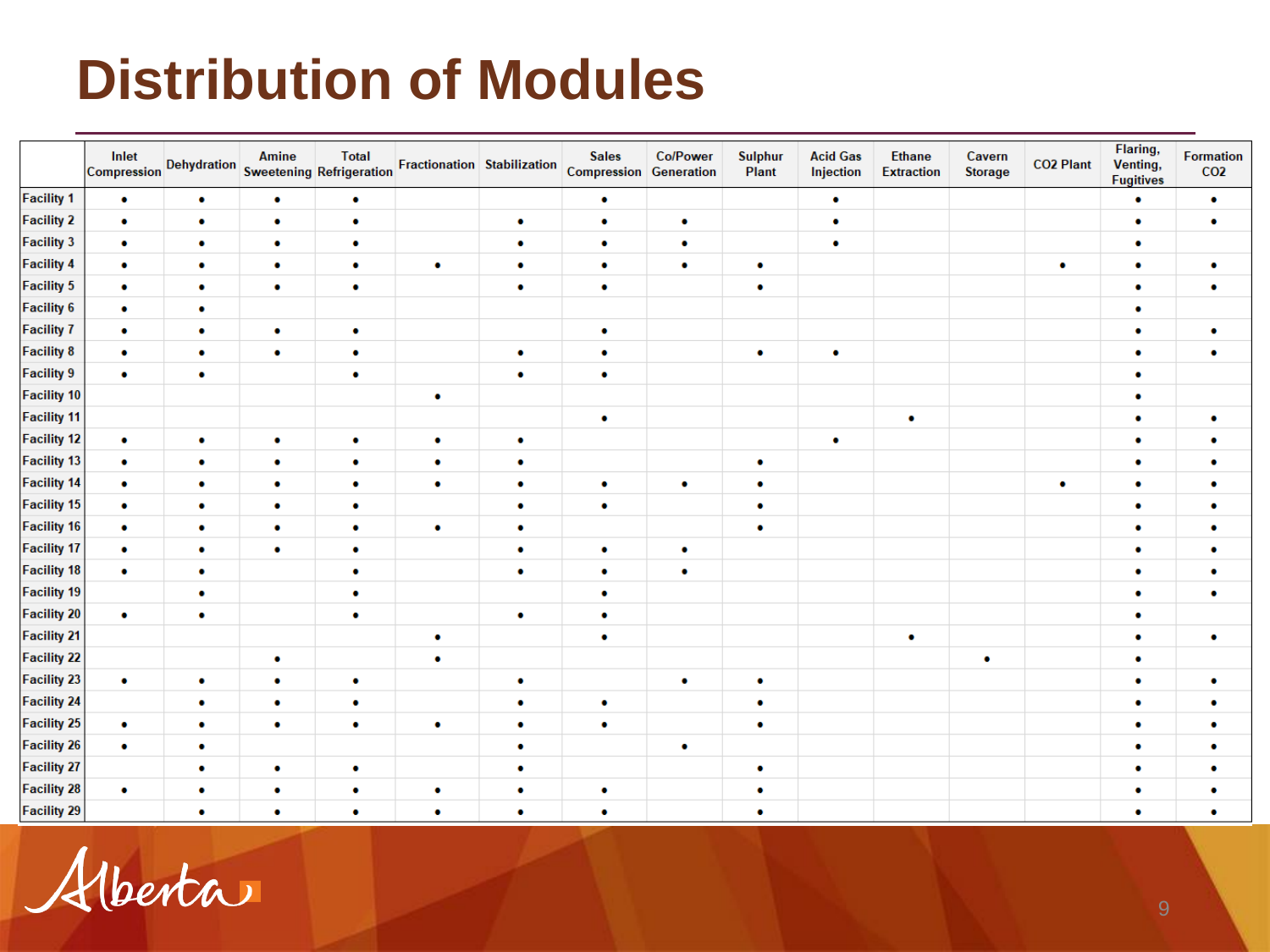#### **Facilities Production**



Note: Cubic meter of oil equivalent (m3OE) is a unit of energy based on the approximate energy released by burning one m3 of crude oil. It is used as a way of combining production/throughput into a single measure.

 $int(a)$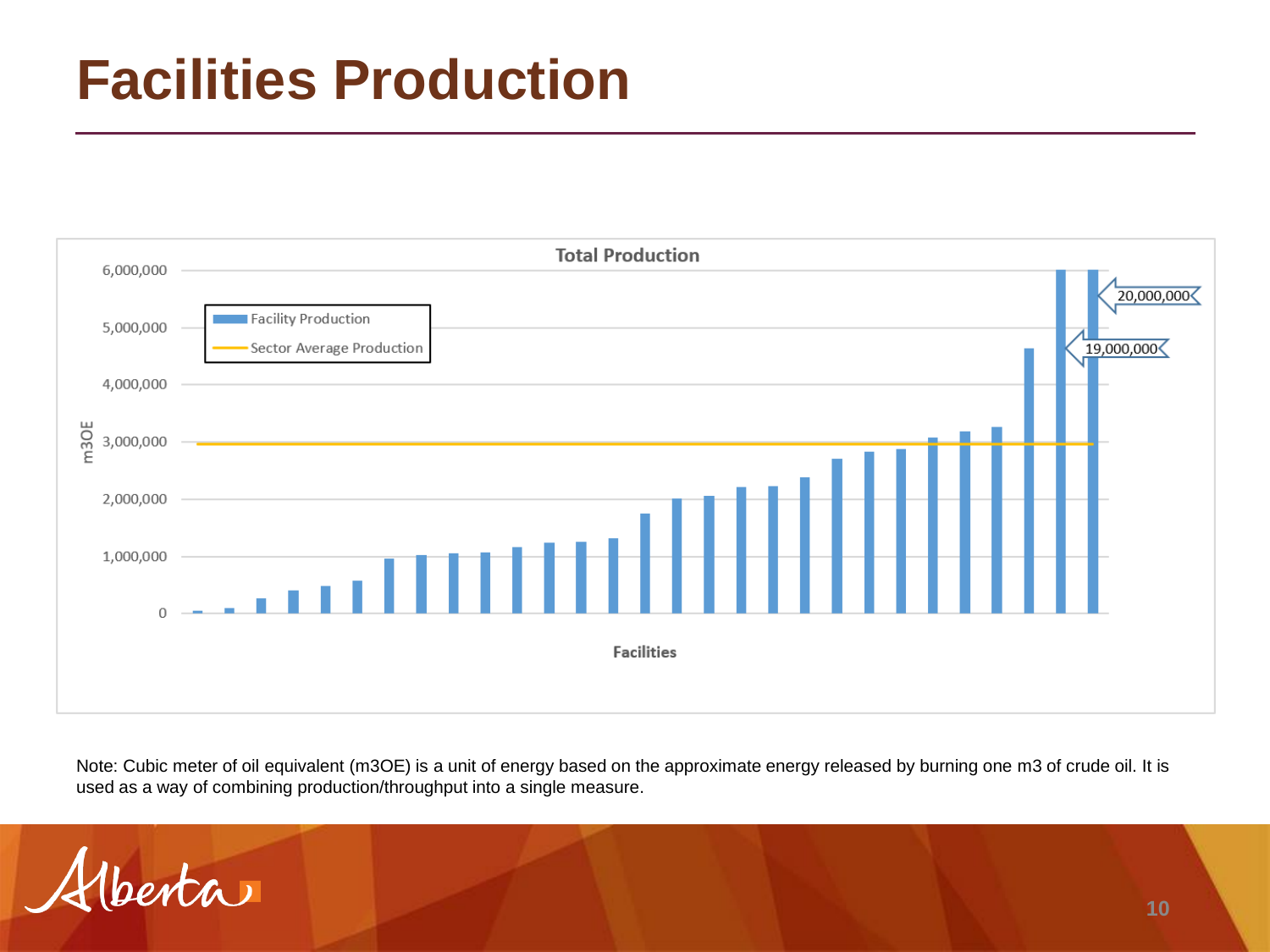### **Total Emissions per Facility**



Note: Total emissions above include indirect emissions.

 $A$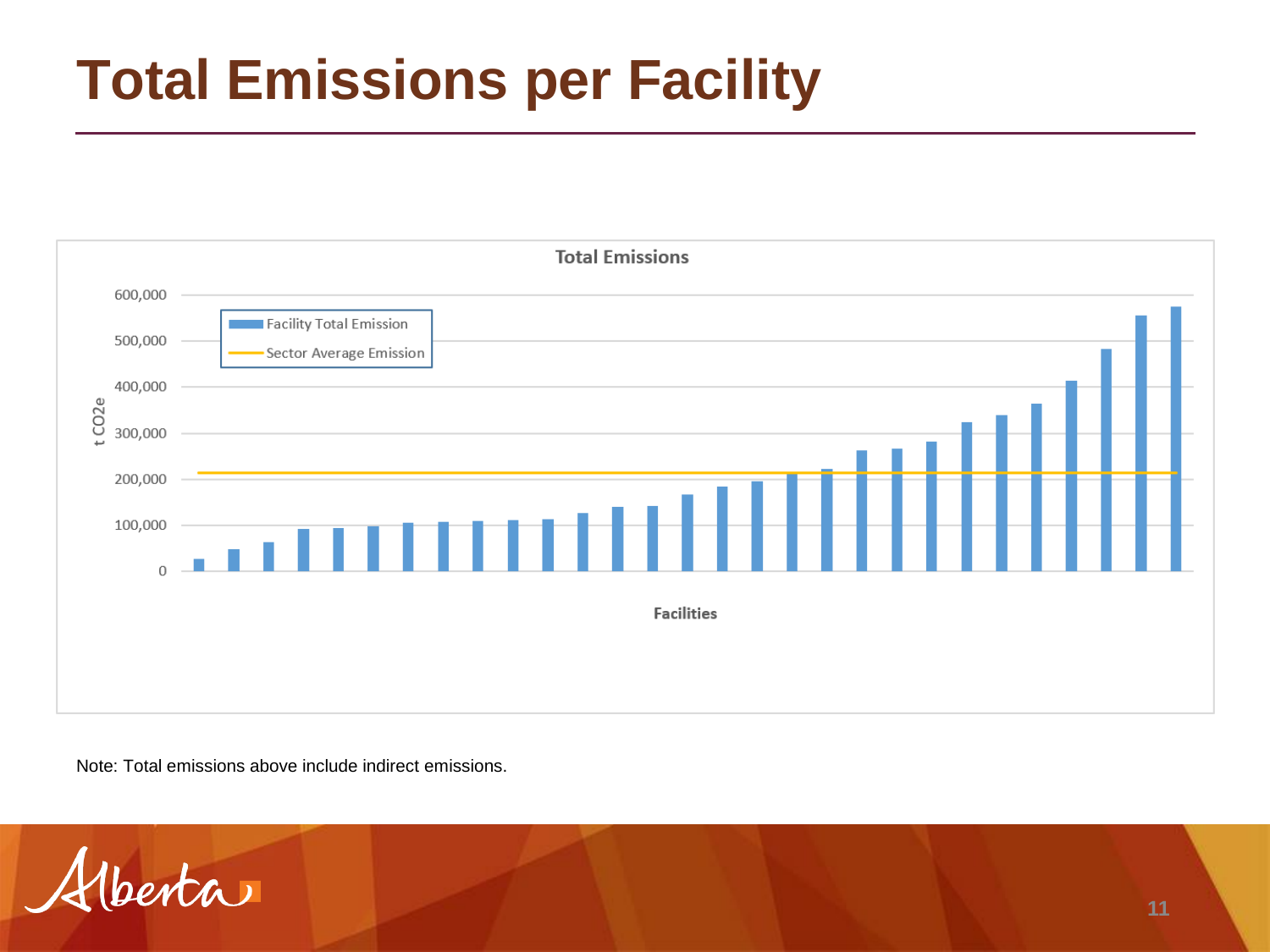

#### **Benchmarking Results Sector Single Benchmark**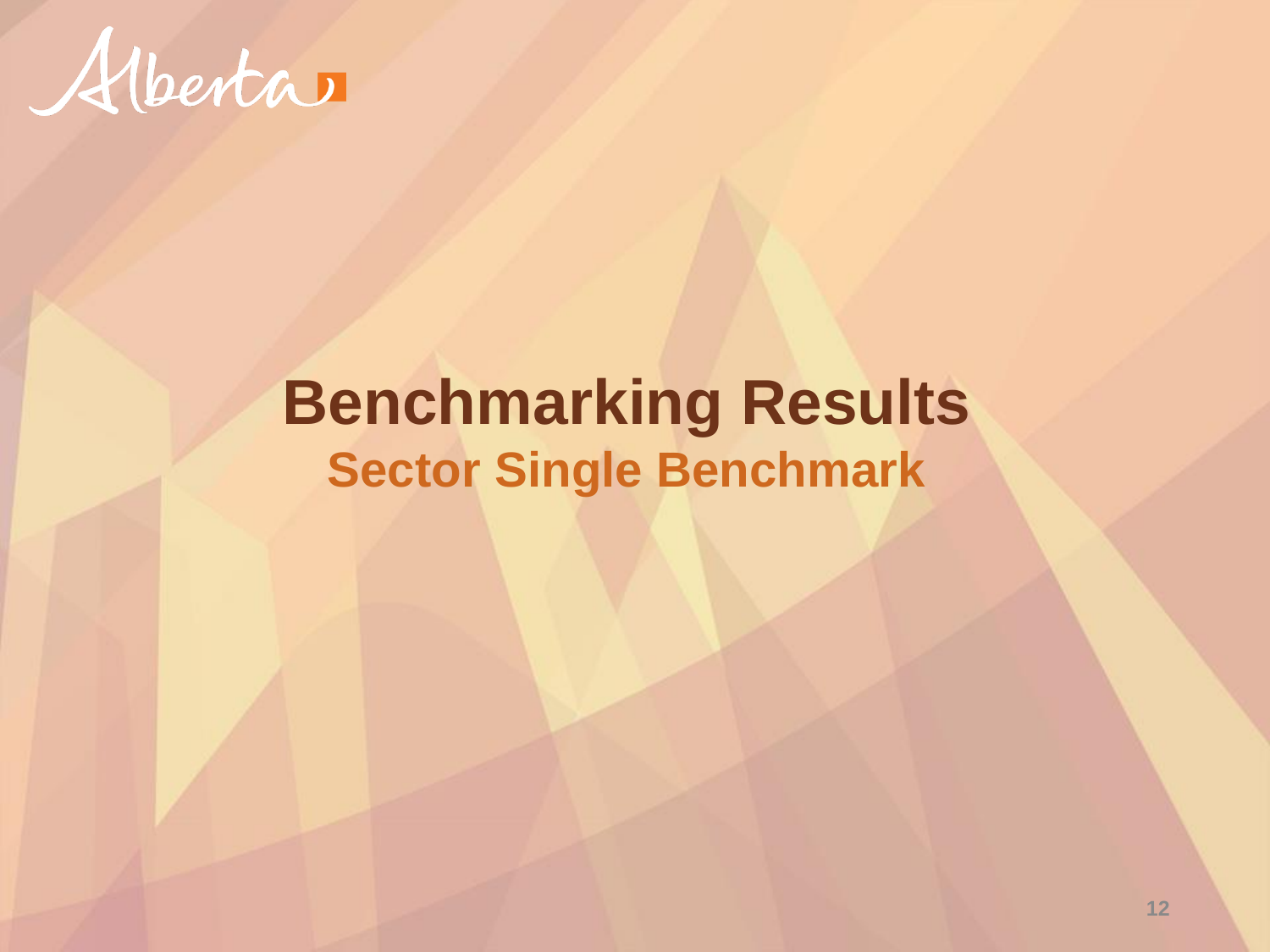### **Facility Based Emission Intensities**



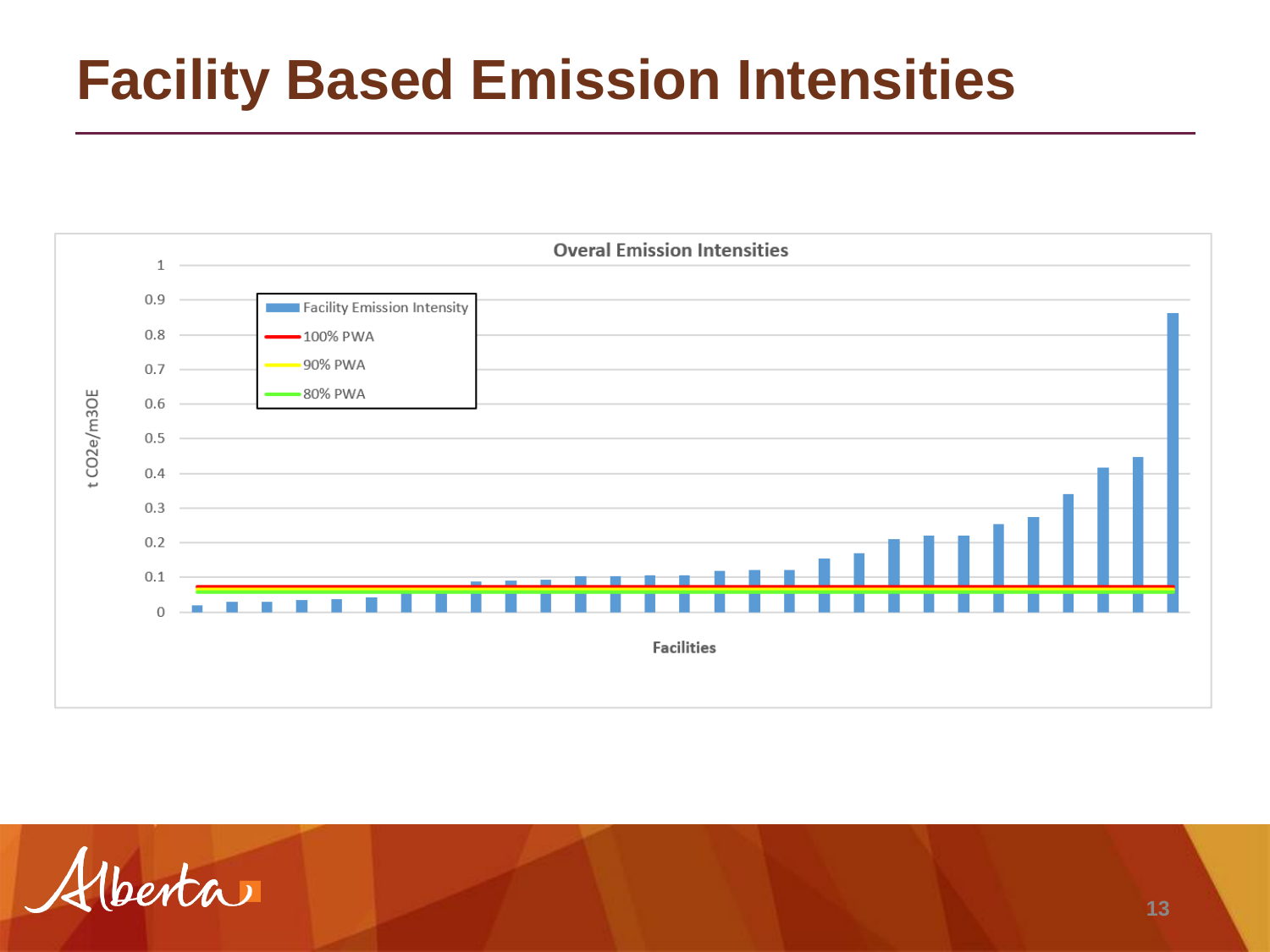## **Single Benchmark Compliance Overview**



NOTE: No Transition Allocation was accounted for.

Venta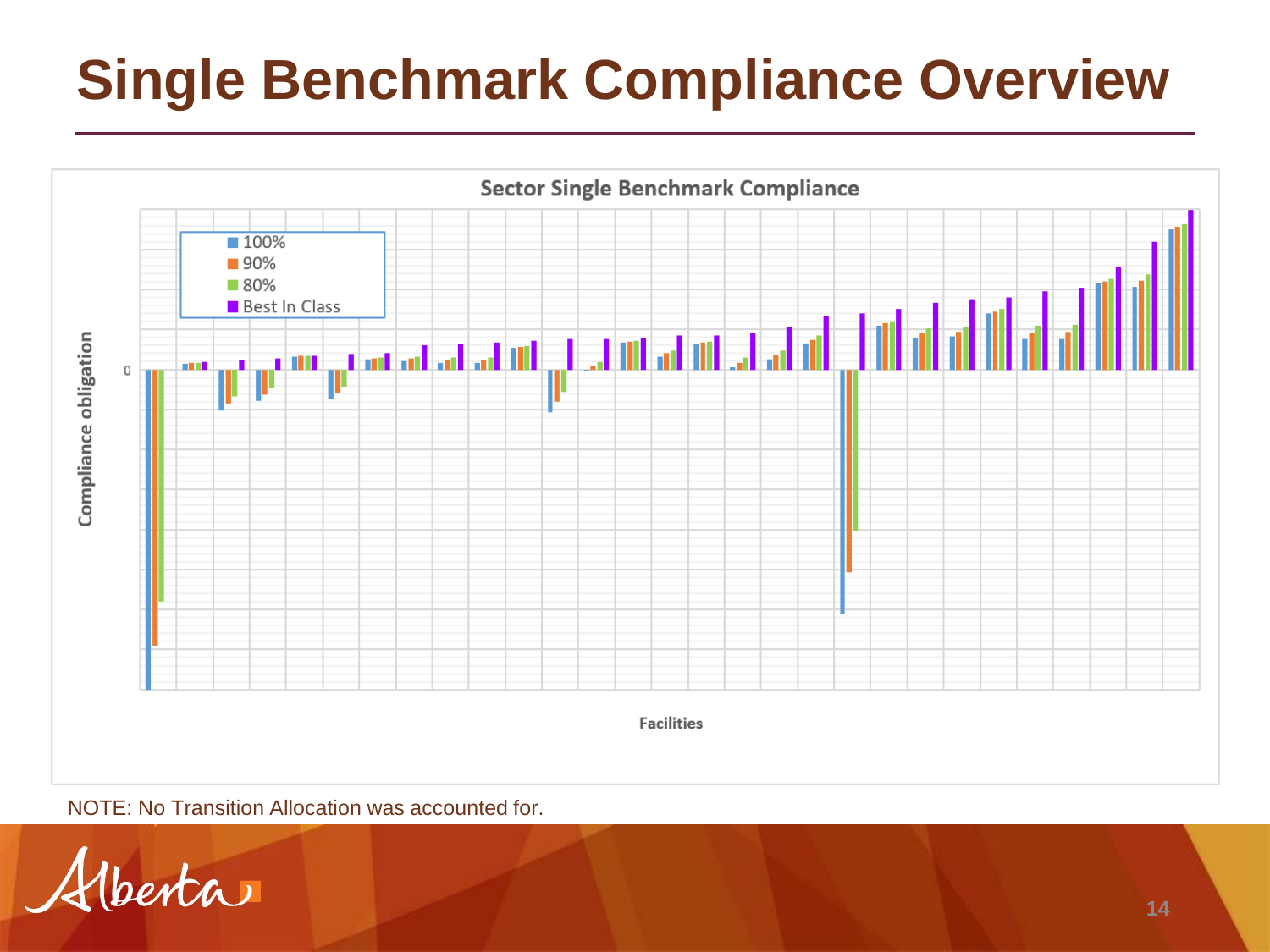![](_page_14_Picture_0.jpeg)

#### **Benchmarking Results Modular Benchmarks**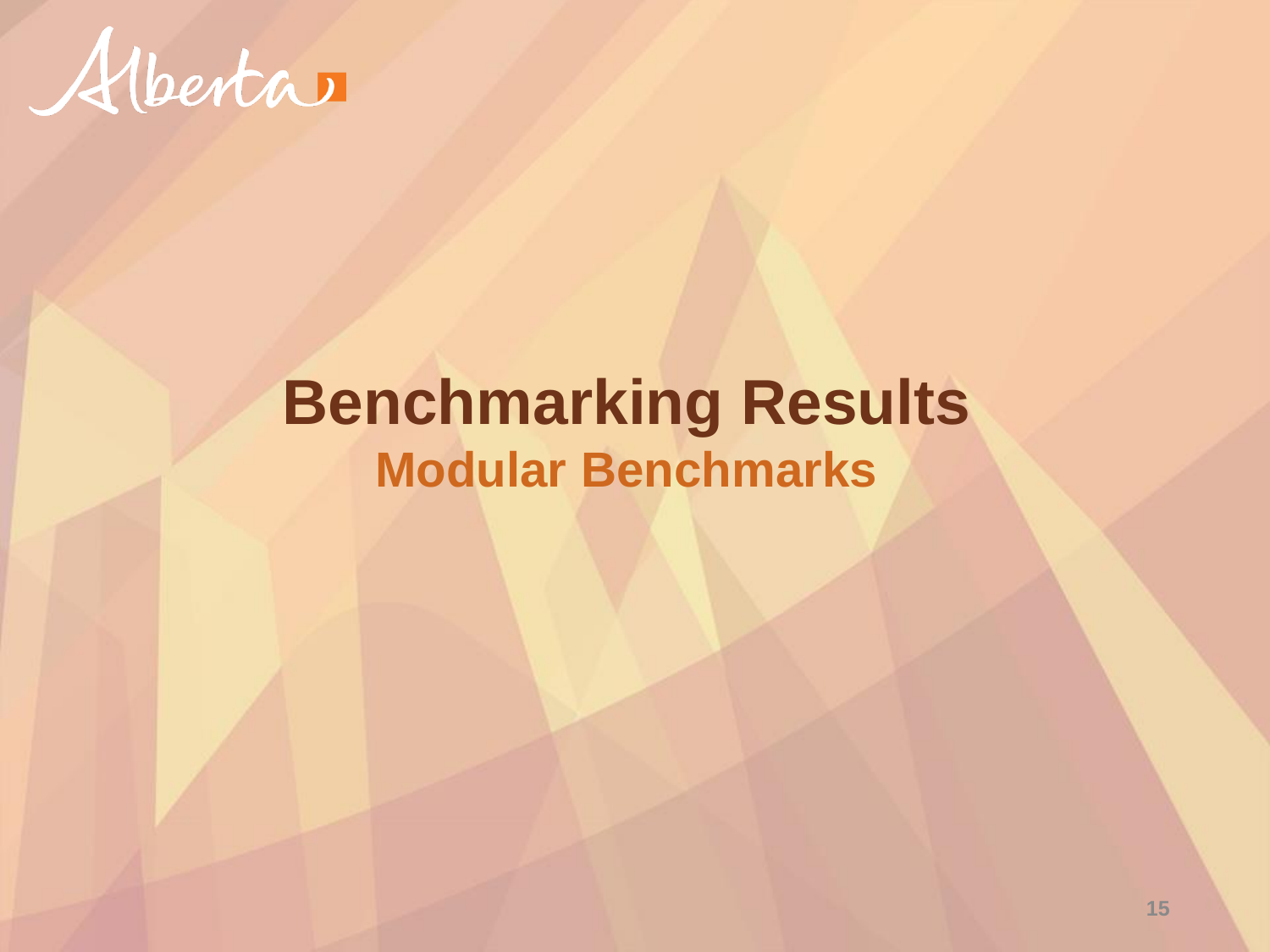![](_page_15_Figure_1.jpeg)

NOTE: No Transition Allocation was accounted for.

Hberta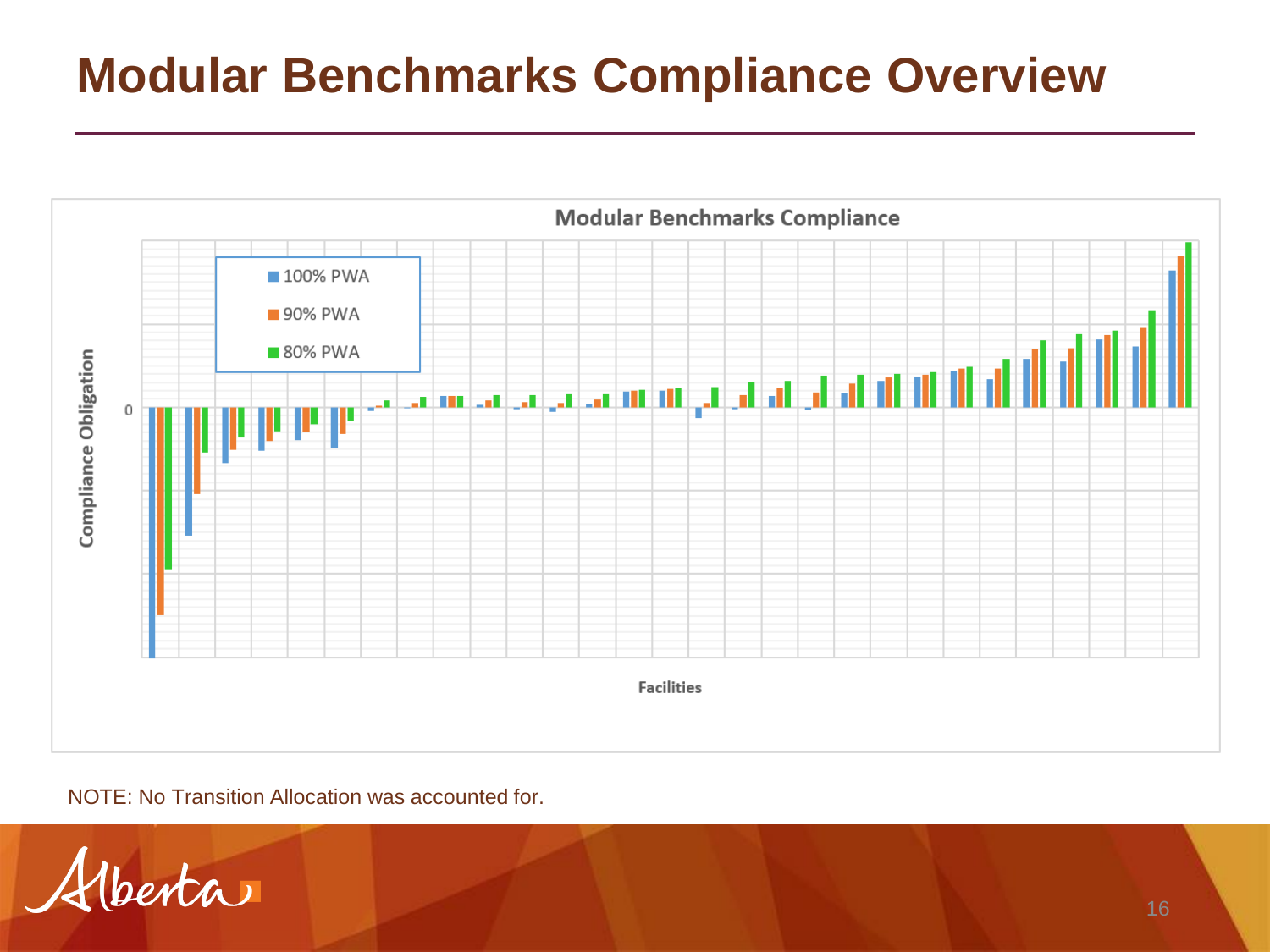![](_page_16_Figure_1.jpeg)

![](_page_16_Picture_2.jpeg)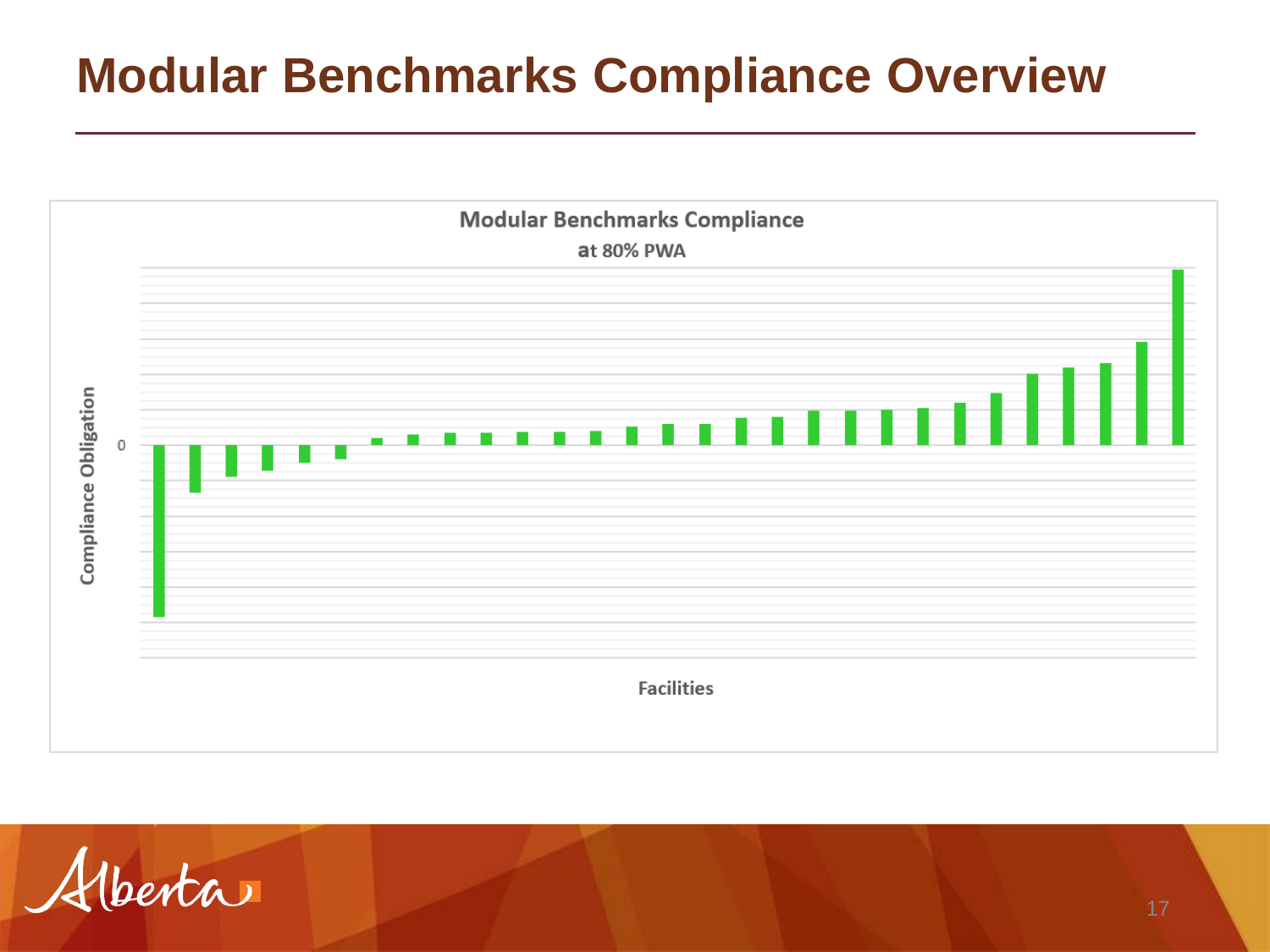![](_page_17_Figure_1.jpeg)

![](_page_17_Picture_2.jpeg)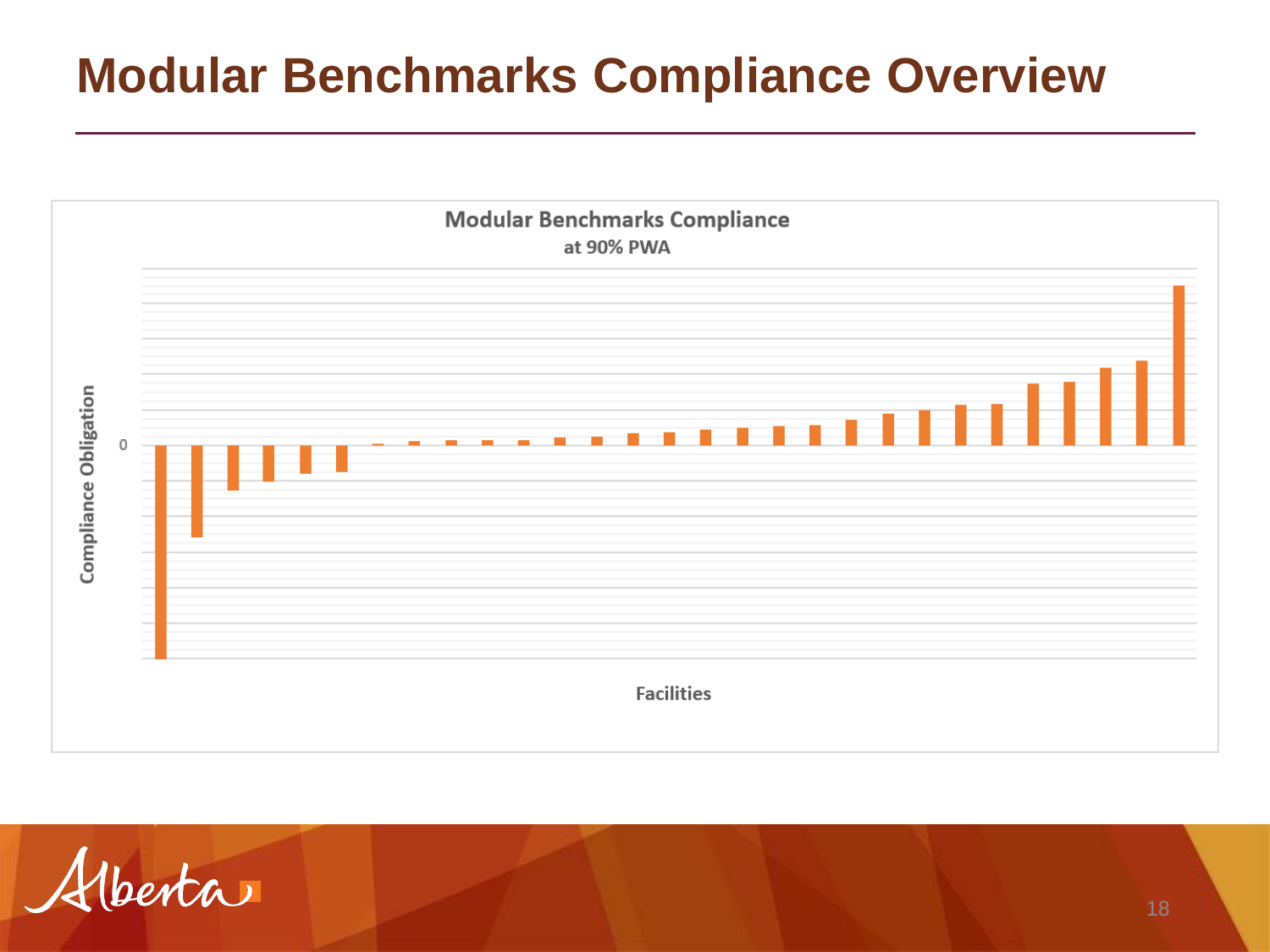![](_page_18_Figure_1.jpeg)

![](_page_18_Picture_2.jpeg)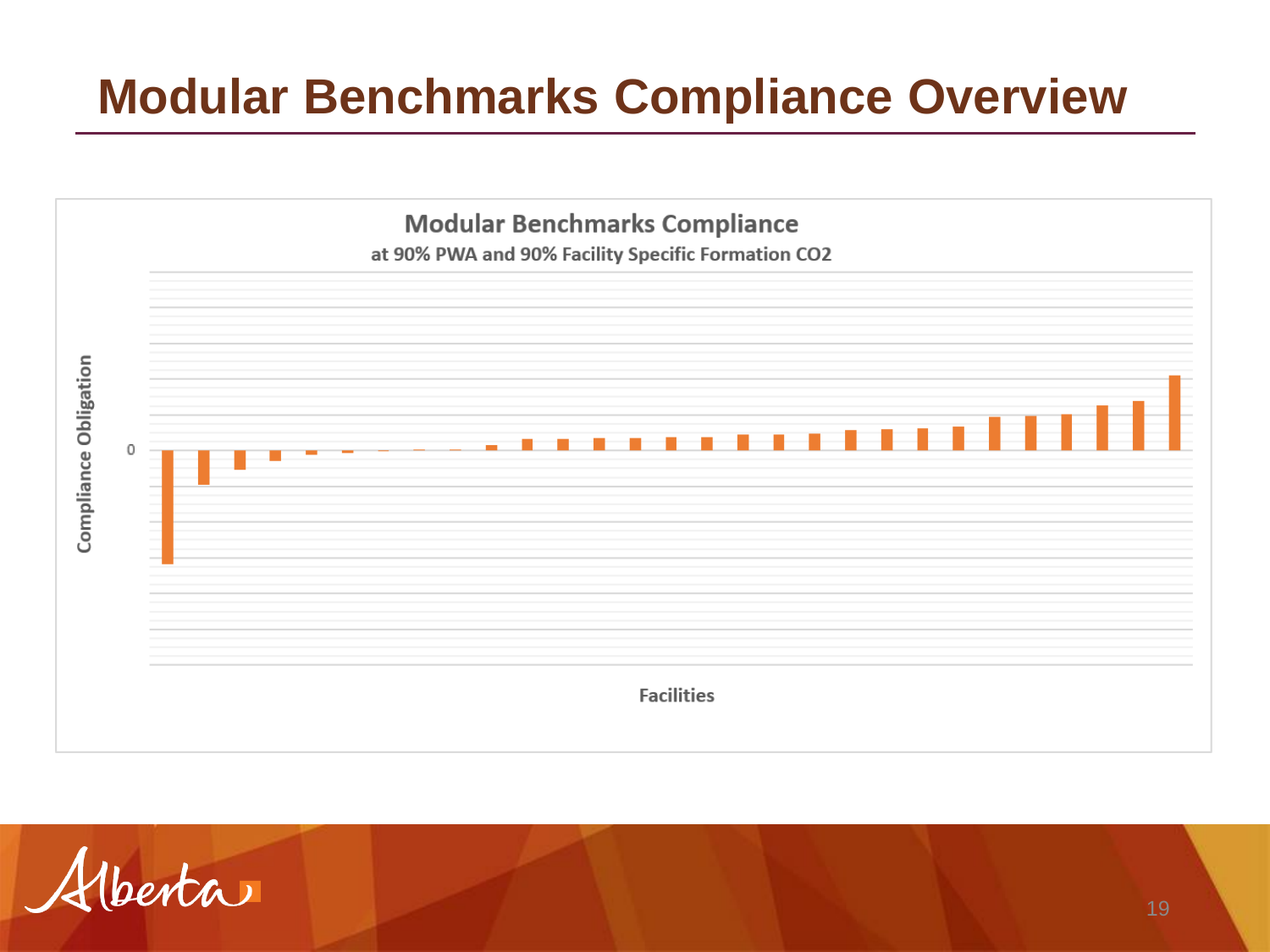![](_page_19_Figure_1.jpeg)

NOTE: No Transition Allocation was accounted for.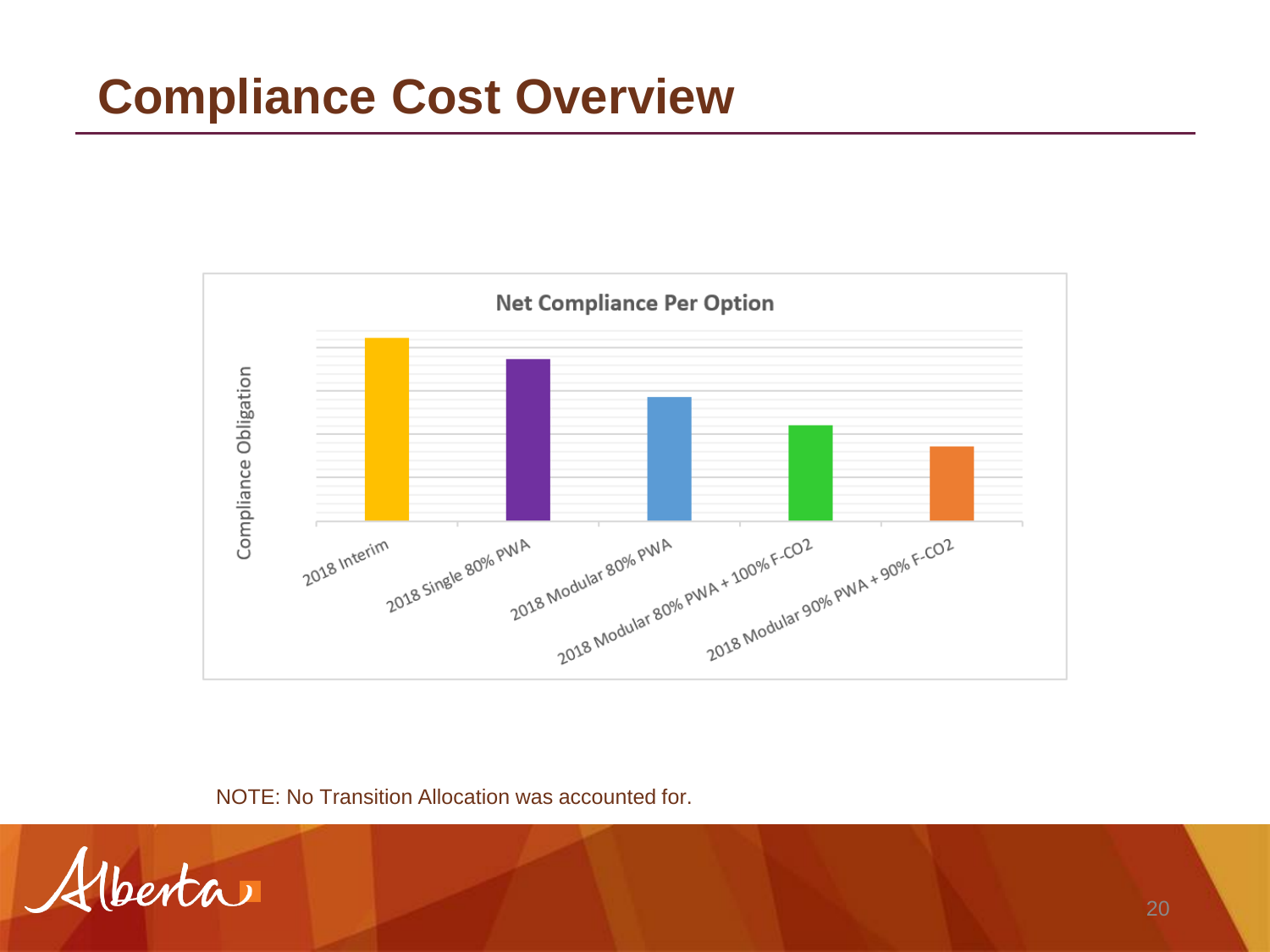![](_page_20_Picture_0.jpeg)

#### **Final Gas Plants Benchmarks**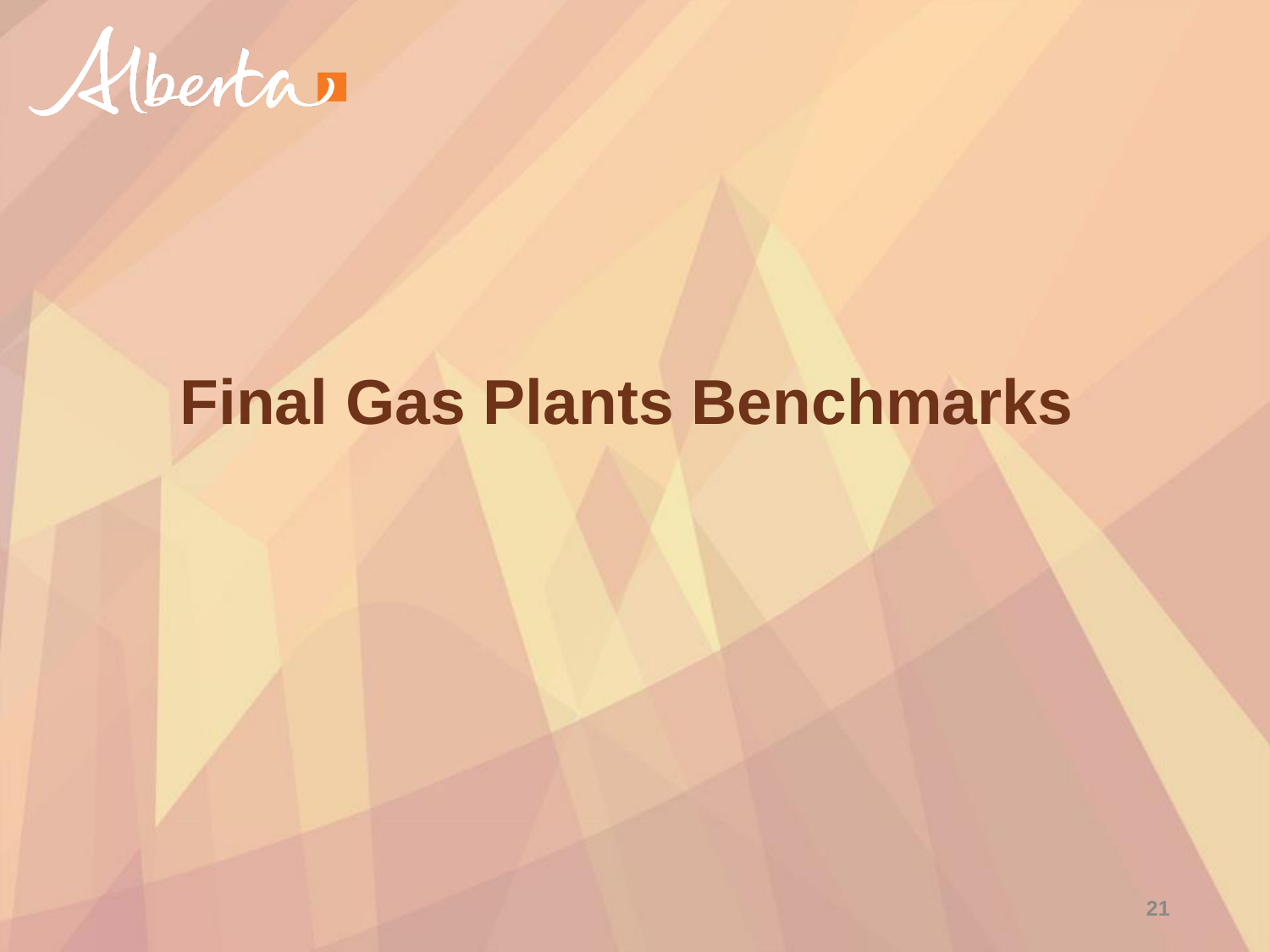## **Natural Gas Processing Benchmarks**

#### Benchmarks Type: **Modular , 90% PWA, 90% Facility Historic Based formation CO2**

| <b>Natural Gas Processing Benchmark Factors</b>          |                                |                                                      |                                    |                            |                                               |                            |                            |                                           |  |  |  |  |
|----------------------------------------------------------|--------------------------------|------------------------------------------------------|------------------------------------|----------------------------|-----------------------------------------------|----------------------------|----------------------------|-------------------------------------------|--|--|--|--|
| <b>Module</b>                                            |                                | Inlet<br><b>Compression</b>                          | <b>Dehydration</b>                 | Amine<br><b>Sweetening</b> | <b>Total</b><br><b>Refrigeration</b>          | <b>Fractionation</b>       | <b>Stabilization</b>       | <b>Sales</b><br><b>Compression</b>        |  |  |  |  |
| <b>Units</b>                                             | <b>Tonnes</b><br>CO2e/e3m3     | <b>Tonnes</b><br>CO2e/e3m3                           | <b>Tonnes</b><br>CO2e/e3m3         | <b>Tonnes</b><br>CO2e/e3m3 | <b>Tonnes</b><br>CO2e/m3OE                    | <b>Tonnes</b><br>CO2e/m3OE | <b>Tonnes</b><br>CO2e/e3m3 |                                           |  |  |  |  |
| <b>Weighting Factors</b><br>(Average Module Intensities) | 100% PWA                       | 0.0330                                               | 0.0025                             | 0.0304                     | 0.0183                                        | 0.0414                     | 0.0554                     | 0.0214                                    |  |  |  |  |
| <b>Effective Average</b><br><b>Module Intensities</b>    | 90% PWA                        | 0.0297                                               | 0.0022                             | 0.0274                     | 0.0165                                        | 0.0373                     | 0.0498                     | 0.0192                                    |  |  |  |  |
|                                                          |                                |                                                      |                                    |                            |                                               |                            |                            |                                           |  |  |  |  |
| <b>Module</b>                                            | <b>Sulphur</b><br><b>Plant</b> | <b>Acid Gas</b><br>Injection                         | <b>Ethane</b><br><b>Extraction</b> | <b>CO2 Plant</b>           | Flaring,<br>Venting,<br><b>Fugitives</b>      | <b>Formation CO2</b>       |                            |                                           |  |  |  |  |
| <b>Units</b>                                             |                                | <b>Tonnes</b><br>CO <sub>2</sub> e/tonnes<br>sulphur | Tonnes<br>CO2e/e3m3<br>acid gas    | <b>Tonnes</b><br>CO2e/m3OE | <b>Tonnes</b><br>CO2e/e3m3<br>CO <sub>2</sub> | <b>Tonnes</b><br>CO2e/m3OE | Tonnes CO2e/m3OE           |                                           |  |  |  |  |
| <b>Weighting Factors</b><br>(Average Module Intensities) | 100% PWA                       | 0.4249                                               | 0.3960                             | 0.1251                     | 0.1881                                        | 0.0045                     |                            | N/A                                       |  |  |  |  |
| <b>Effective Average</b><br><b>Module Intensities</b>    | 90% PWA                        | 0.3824                                               | 0.3564                             | 0.1126                     | 0.1693                                        | 0.0040                     |                            | 90% Facility Historically<br><b>Based</b> |  |  |  |  |

Note: PWA - Poduction Weighted Average

 $u\tan \theta$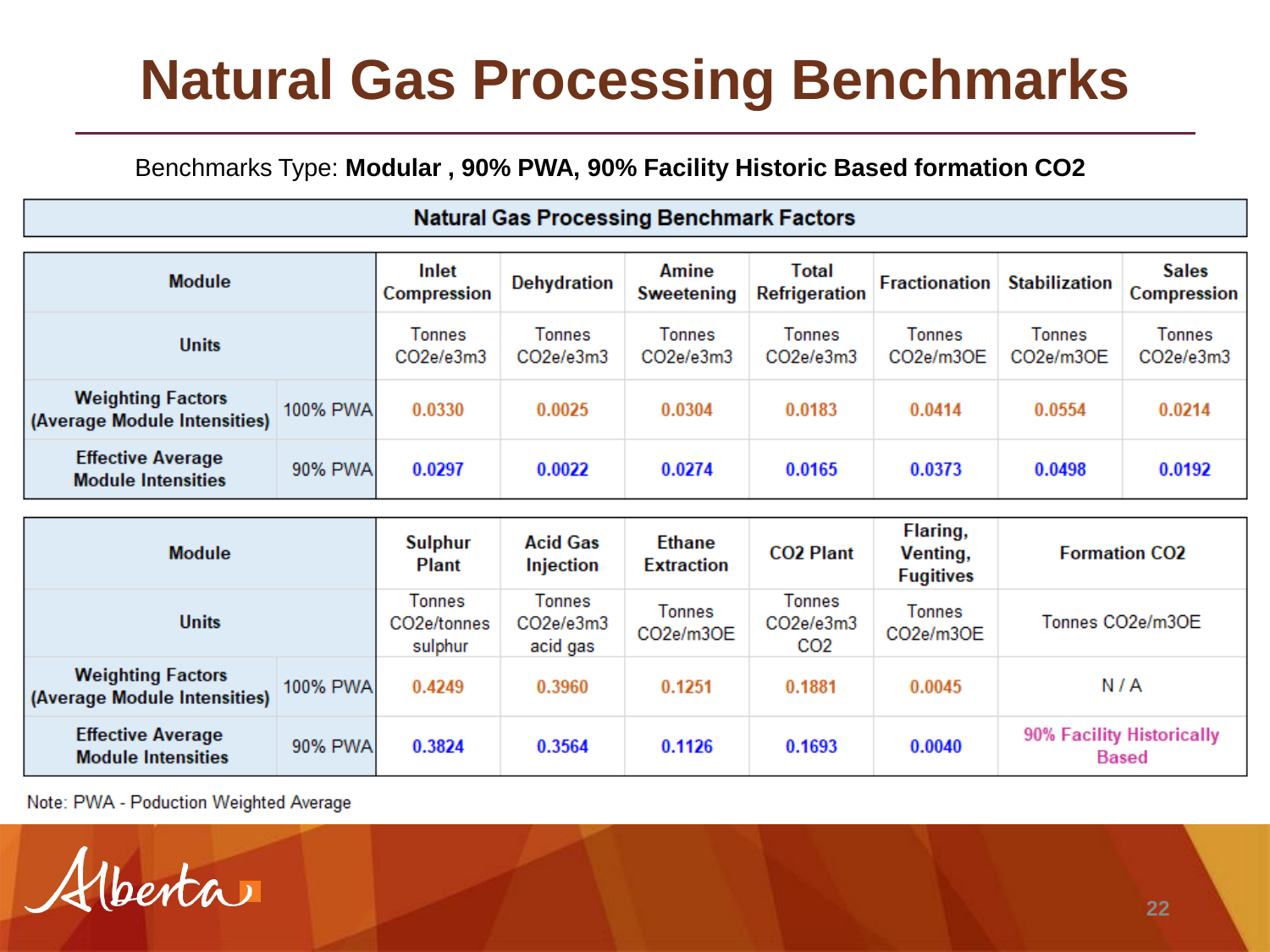#### **Alberta Gas Processing Index (ABGPI)**

• ABGPI is the sum of the products of the individual module weighting factors with the facility's corresponding throughput or production for each module:

 $\mathsf{ABGPI} = \Sigma(\mathsf{w}_i^* \mathsf{p}_i)$  [tCO2e ]

where

 $w_i$  – weighting factor for module i

 $p_i$  – production/throughput for module i

• Natural Gas Processing benchmark is determined as:

$$
B = 0.9 \frac{\text{tonnes CO2}_e}{\text{ABGPI}}
$$

- Formation  $CO<sub>2</sub>$  emissions are allocated on a facility-specific basis separately from the ABGPI.
- The methodology for quantification of the ABGPI will be provided in the Quantification Methodologies for the CCIR and the Specified Gas Reporting Program.